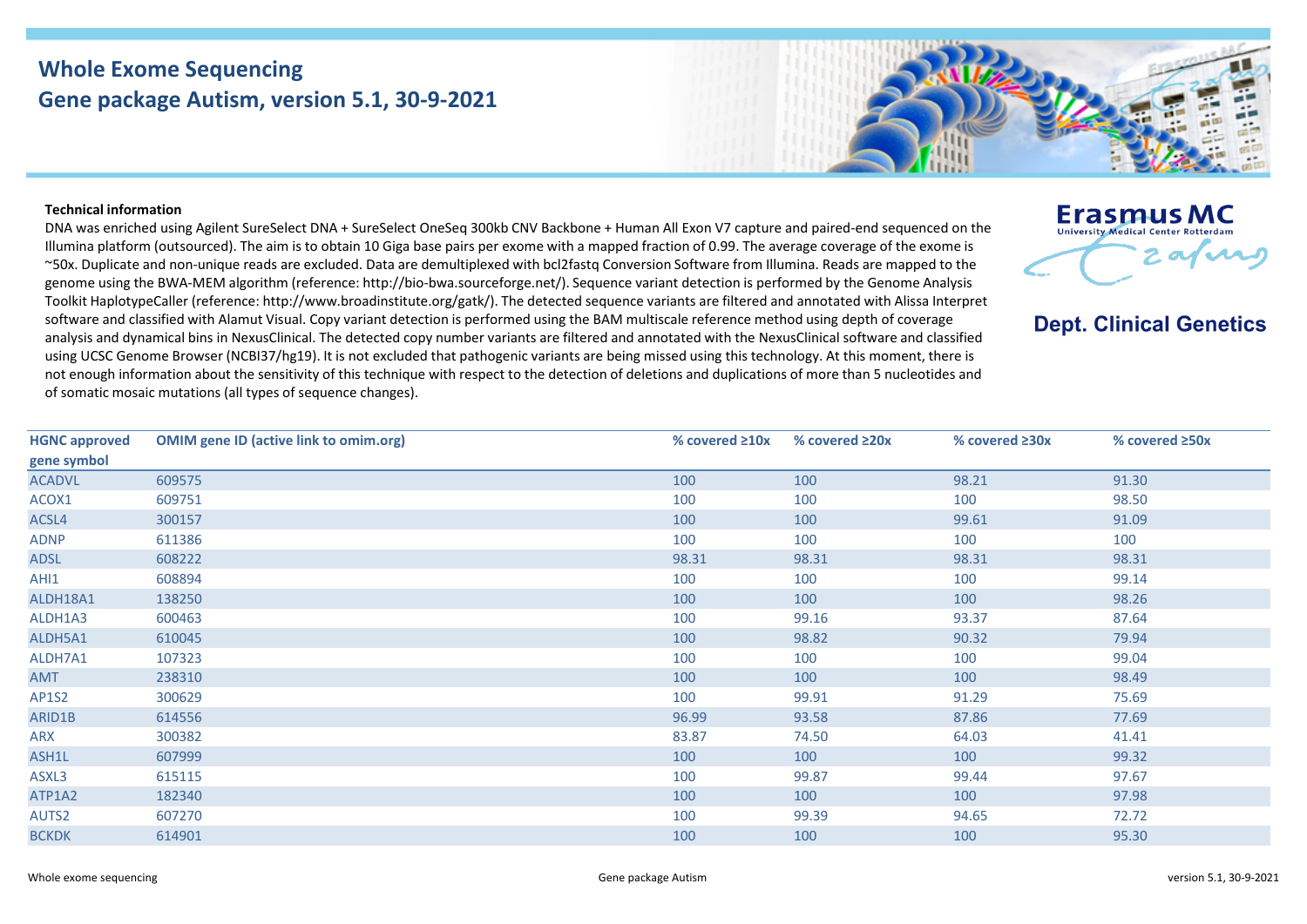| <b>HGNC approved</b> | <b>OMIM gene ID (active link to omim.org)</b> | % covered $\geq 10x$ | % covered $\geq 20x$ | % covered ≥30x | % covered ≥50x |
|----------------------|-----------------------------------------------|----------------------|----------------------|----------------|----------------|
| gene symbol          |                                               |                      |                      |                |                |
| <b>BRAF</b>          | 164757                                        | 95.04                | 94.33                | 93.05          | 87.97          |
| C12orf57             | 615140                                        | 100                  | 100                  | 100            | 100            |
| CACNA1C              | 114205                                        | 100                  | 100                  | 99.73          | 97.26          |
| CAMTA1               | 611501                                        | 98.81                | 98.81                | 98.05          | 92.63          |
| <b>CBS</b>           | 613381                                        | 100                  | 100                  | 100            | 100            |
| CDKL5                | 300203                                        | 100                  | 99.74                | 96.36          | 89.33          |
| CDKN1C               | 600856                                        | 82.09                | 66.60                | 58.55          | 48.84          |
| CHD <sub>2</sub>     | 602119                                        | 100                  | 99.22                | 96.72          | 90.17          |
| CHD7                 | 608892                                        | 100                  | 100                  | 99.90          | 98.10          |
| CHD <sub>8</sub>     | 610528                                        | 100                  | 100                  | 99.99          | 99.63          |
| CLN8                 | 607837                                        | 100                  | 100                  | 100            | 100            |
| CNTNAP2              | 604569                                        | 100                  | 100                  | 99.80          | 97.78          |
| COL18A1              | 120328                                        | 100                  | 99.83                | 98.32          | 86.94          |
| <b>CREBBP</b>        | 600140                                        | 100                  | 99.23                | 97.31          | 92.60          |
| <b>CTCF</b>          | 604167                                        | 100                  | 97.02                | 90.99          | 85.15          |
| CTNNB1               | 116806                                        | 100                  | 100                  | 100            | 100            |
| DCHS1                | 603057                                        | 100                  | 100                  | 100            | 99.83          |
| <b>DCX</b>           | 300121                                        | 100                  | 100                  | 97.92          | 83.70          |
| DEAF1                | 602635                                        | 95.14                | 87.42                | 83.98          | 79.33          |
| DEPDC5               | 614191                                        | 100                  | 100                  | 99.65          | 97.73          |
| DHCR7                | 602858                                        | 100                  | 100                  | 100            | 96.13          |
| <b>DMD</b>           | 300377                                        | 100                  | 100                  | 98.85          | 92.14          |
| <b>DMPK</b>          | 605377                                        | 100                  | 100                  | 98.36          | 88.21          |
| DYRK1A               | 600855                                        | 100                  | 100                  | 100            | 97.83          |
| EHMT1                | 607001                                        | 99.08                | 99.08                | 97.81          | 93.17          |
| EIF4E                | 133440                                        | 100                  | 100                  | 99.89          | 81.69          |
| FGD1                 | 300546                                        | 100                  | 97.33                | 93.32          | 77.63          |
| FOXG1                | 164874                                        | 100                  | 96.07                | 92.57          | 87.86          |
| FOXP1                | 605515                                        | 100                  | 100                  | 100            | 95.16          |
| FTSJ1                | 300499                                        | 100                  | 100                  | 100            | 97.42          |
| GABRB3               | 137192                                        | 100                  | 100                  | 100            | 100            |
| <b>GAMT</b>          | 601240                                        | 100                  | 94.38                | 82.14          | 77.84          |
| <b>GATM</b>          | 602360                                        | 100                  | 100                  | 100            | 100            |
| <b>GCSH</b>          | 238330                                        | 100                  | 76.82                | 72.86          | 67.85          |
| <b>GLDC</b>          | 238300                                        | 100                  | 100                  | 99.72          | 96.67          |
| <b>GLYCTK</b>        | 610516                                        | 100                  | 100                  | 100            | 98.88          |
| <b>GNS</b>           | 607664                                        | 100                  | 98.09                | 96.36          | 93.21          |
| GRIA3                | 305915                                        | 100                  | 100                  | 100            | 96.88          |
| GRIN2A               | 138253                                        | 100                  | 100                  | 100            | 99.40          |
| GRIN2B               | 138252                                        | 100                  | 100                  | 100            | 99.30          |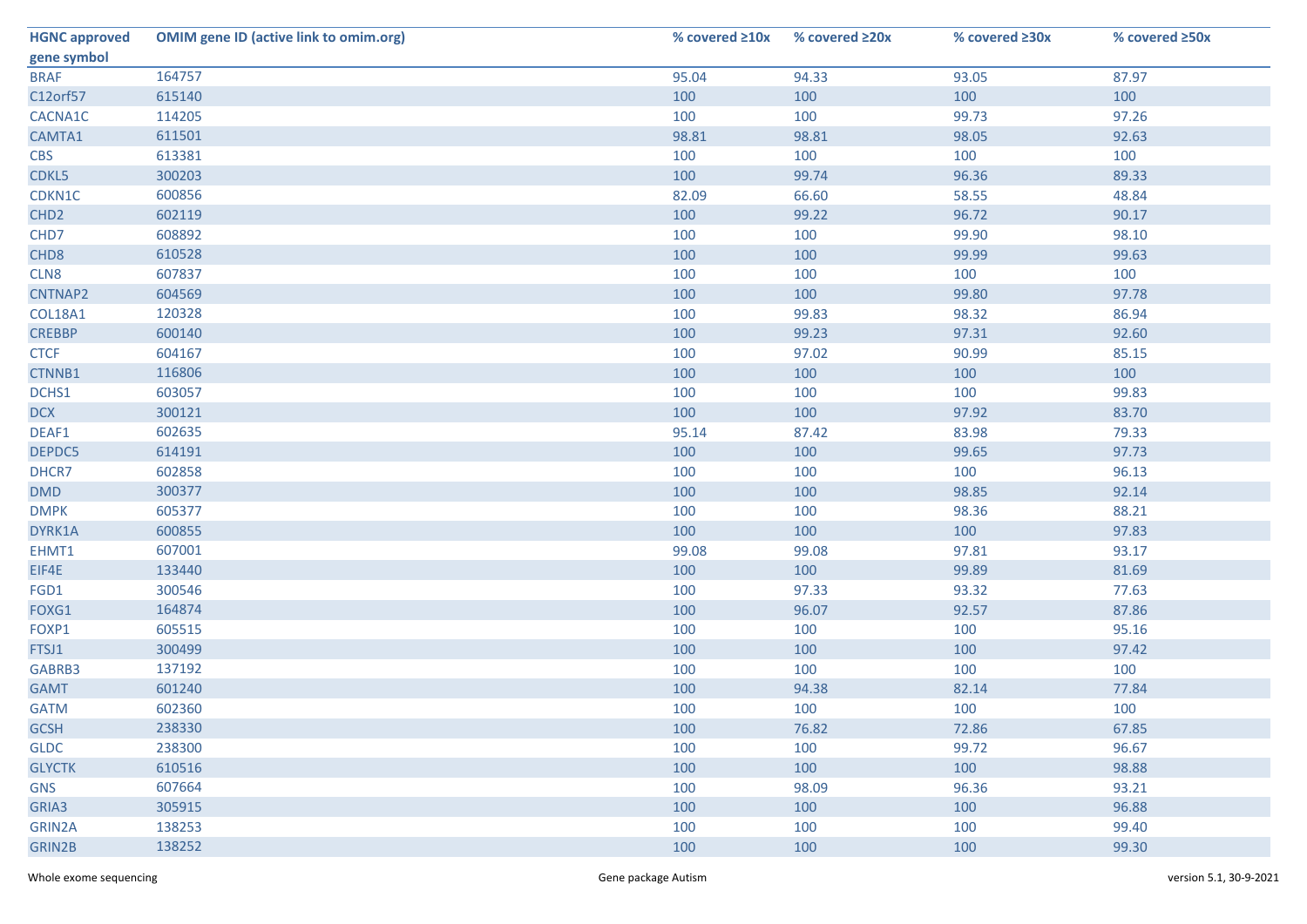| <b>HGNC approved</b> | <b>OMIM gene ID (active link to omim.org)</b> | % covered $\geq 10x$ | % covered $\geq 20x$ | % covered $\geq 30x$ | % covered ≥50x |  |
|----------------------|-----------------------------------------------|----------------------|----------------------|----------------------|----------------|--|
| gene symbol          |                                               |                      |                      |                      |                |  |
| H <sub>19</sub>      | 103280                                        | No coverage data     |                      |                      |                |  |
| HCN1                 | 602780                                        | 100                  | 100                  | 100                  | 98.62          |  |
| <b>HDC</b>           | 142704                                        | 100                  | 100                  | 100                  | 99.39          |  |
| <b>HEPACAM</b>       | 611642                                        | 100                  | 96.69                | 79.94                | 76.95          |  |
| HERC <sub>2</sub>    | 605837                                        | 98.08                | 95.57                | 93.40                | 87.87          |  |
| <b>HGSNAT</b>        | 610453                                        | 94.18                | 93.95                | 91.93                | 84.15          |  |
| HOXA1                | 142955                                        | 100                  | 100                  | 100                  | 100            |  |
| IGF <sub>2</sub>     | 147470                                        | 100                  | 100                  | 100                  | 98.35          |  |
| IL1RAPL1             | 300206                                        | 100                  | 100                  | 99.48                | 95.56          |  |
| <b>INPP5E</b>        | 613037                                        | 99.81                | 97.70                | 95.03                | 87.08          |  |
| IQSEC2               | 300522                                        | 98.08                | 94.51                | 87.89                | 61.40          |  |
| KCNQ10T1             | 604115                                        | No coverage data     |                      |                      |                |  |
| KMT5B                | 610881                                        | 100                  | 100                  | 100                  | 96.81          |  |
| L2HGDH               | 609584                                        | 100                  | 100                  | 98.93                | 90.06          |  |
| <b>MAB21L2</b>       | 604357                                        | 100                  | 100                  | 100                  | 99.91          |  |
| MAGEL2               | 605283                                        | 100                  | 100                  | 99.73                | 94.20          |  |
| <b>MAOA</b>          | 309850                                        | 100                  | 100                  | 100                  | 93.35          |  |
| MAP2K1               | 176872                                        | 100                  | 100                  | 100                  | 98.21          |  |
| MBD5                 | 611472                                        | 100                  | 100                  | 99.78                | 98.89          |  |
| MECP2                | 300005                                        | 100                  | 100                  | 100                  | 88.50          |  |
| MED12                | 300188                                        | 100                  | 99.82                | 97.42                | 89.88          |  |
| MED13                | 603808                                        | 100                  | 99.86                | 99.35                | 97.16          |  |
| MED13L               | 608771                                        | 100                  | 99.89                | 98.72                | 96.49          |  |
| MEF2C                | 600662                                        | 100                  | 100                  | 100                  | 93.96          |  |
| METTL23              | 615262                                        | 100                  | 100                  | 100                  | 100            |  |
| MID1                 | 300552                                        | 100                  | 100                  | 100                  | 95.23          |  |
| <b>MKKS</b>          | 604896                                        | 100                  | 100                  | 100                  | 100            |  |
| MLC1                 | 605908                                        | 100                  | 100                  | 100                  | 92.34          |  |
| <b>MMUT</b>          | 609058                                        | 100                  | 100                  | 100                  | 98.63          |  |
| MYT1L                | 613084                                        | 100                  | 100                  | 100                  | 98.08          |  |
| <b>NAA15</b>         | 608000                                        | 100                  | 100                  | 100                  | 95.71          |  |
| <b>NAGLU</b>         | 609701                                        | 100                  | 94.55                | 91.12                | 82.97          |  |
| <b>NDP</b>           | 300658                                        | 100                  | 100                  | 100                  | 100            |  |
| <b>NFIX</b>          | 164005                                        | 100                  | 100                  | 98.51                | 88.56          |  |
| <b>NHS</b>           | 300457                                        | 100                  | 96.81                | 92.89                | 87.99          |  |
| <b>NIPBL</b>         | 608667                                        | 100                  | 99.98                | 99.38                | 96.10          |  |
| NLGN3                | 300336                                        | 100                  | 99.27                | 98.17                | 90.46          |  |
| NLGN4X               | 300427                                        | 100                  | 100                  | 100                  | 100            |  |
| NOVA <sub>2</sub>    | 601991                                        | 93.41                | 85.25                | 79.88                | 65.84          |  |
| NPHP1                | 607100                                        | 96.88                | 96.88                | 96.88                | 94.79          |  |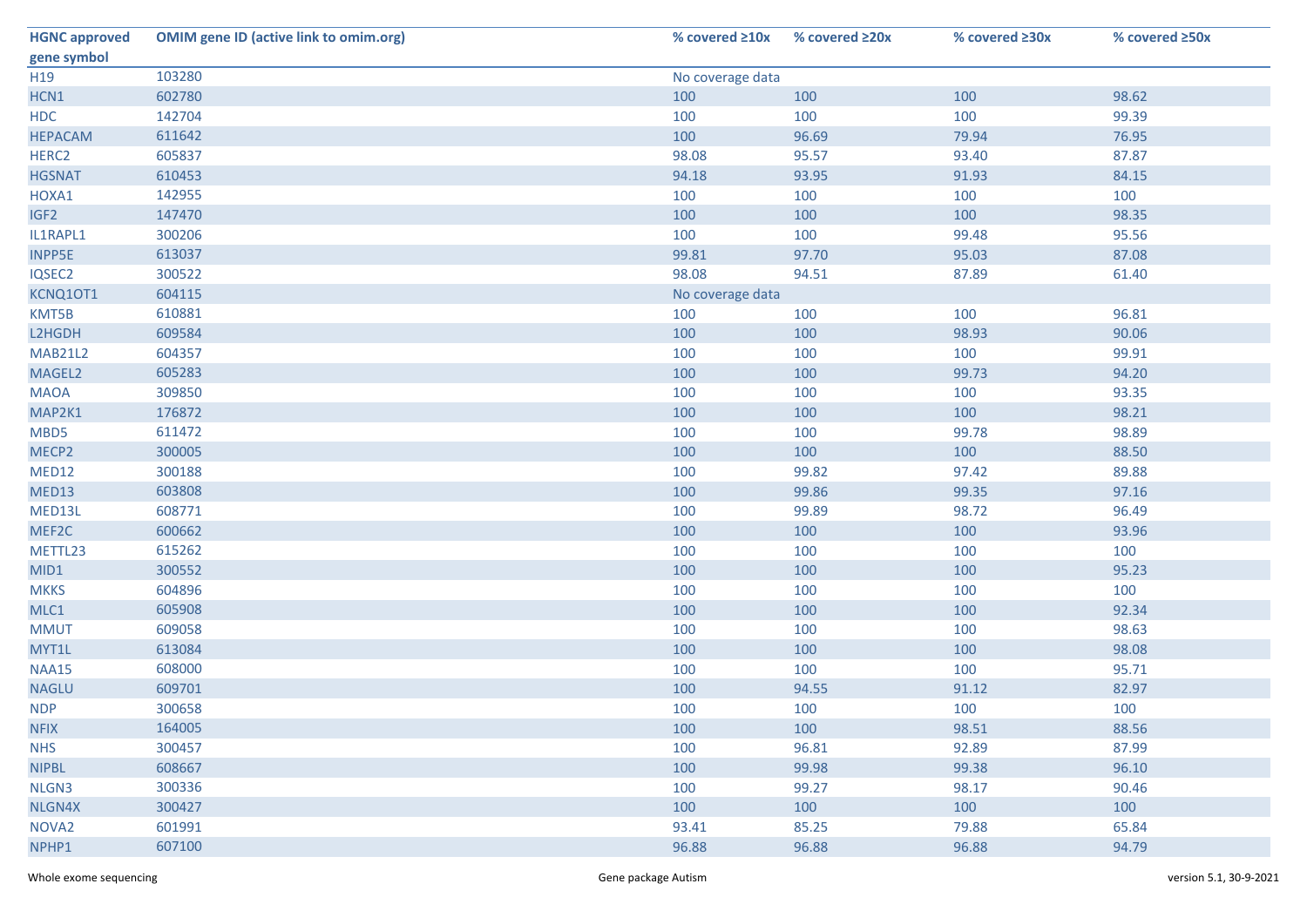| <b>HGNC approved</b> | <b>OMIM gene ID (active link to omim.org)</b> | % covered $\geq 10x$ | % covered $\geq 20x$ | % covered ≥30x | % covered ≥50x |
|----------------------|-----------------------------------------------|----------------------|----------------------|----------------|----------------|
| gene symbol          |                                               |                      |                      |                |                |
| NR2F1                | 132890                                        | 100                  | 97.40                | 92.36          | 82.84          |
| NRXN1                | 600565                                        | 100                  | 100                  | 100            | 98.88          |
| NSD1                 | 606681                                        | 100                  | 99.93                | 99.58          | 97.67          |
| NSUN2                | 610916                                        | 100                  | 97.69                | 94.44          | 90.92          |
| OPHN1                | 300127                                        | 100                  | 100                  | 100            | 95.34          |
| PAFAH1B1             | 601545                                        | 100                  | 97.90                | 93.36          | 93.36          |
| PAH                  | 612349                                        | 100                  | 100                  | 100            | 100            |
| PAX6                 | 607108                                        | 100                  | 100                  | 100            | 100            |
| PCDH19               | 300460                                        | 100                  | 100                  | 100            | 98.04          |
| PEX7                 | 601757                                        | 100                  | 100                  | 98.16          | 87.17          |
| PHF8                 | 300560                                        | 100                  | 100                  | 98.08          | 90.76          |
| <b>PIGV</b>          | 610274                                        | 100                  | 100                  | 100            | 100            |
| POGZ                 | 614787                                        | 100                  | 100                  | 99.96          | 97.23          |
| POMGNT1              | 606822                                        | 100                  | 100                  | 100            | 99.44          |
| POMT1                | 607423                                        | 100                  | 100                  | 99.50          | 95.82          |
| PQBP1                | 300463                                        | 100                  | 100                  | 100            | 94.75          |
| <b>PRODH</b>         | 606810                                        | 99.13                | 95.96                | 93.53          | 87.26          |
| PRSS12               | 606709                                        | 100                  | 100                  | 100            | 98.44          |
| PTCHD1               | 300828                                        | 100                  | 100                  | 99.08          | 95.83          |
| <b>PTEN</b>          | 601728                                        | 100                  | 100                  | 100            | 100            |
| RAB39B               | 300774                                        | 100                  | 100                  | 100            | 100            |
| <b>RAX</b>           | 601881                                        | 100                  | 100                  | 93.03          | 77.96          |
| RPGRIP1L             | 610937                                        | 99.64                | 97.81                | 94.99          | 91.37          |
| RXYLT1               | 605862                                        | 100                  | 100                  | 100            | 100            |
| SCN <sub>2</sub> A   | 182390                                        | 100                  | 100                  | 99.88          | 98.13          |
| SCN8A                | 600702                                        | 100                  | 100                  | 99.94          | 98.39          |
| SETD <sub>2</sub>    | 612778                                        | 100                  | 99.35                | 97.90          | 96.38          |
| SETD5                | 615743                                        | 100                  | 100                  | 99.89          | 97.17          |
| SGSH                 | 605270                                        | 93.52                | 93.52                | 93.52          | 93.52          |
| SHANK2               | 603290                                        | 97.94                | 97.94                | 97.15          | 92.70          |
| SHANK3               | 606230                                        | 93.53                | 88.94                | 82.01          | 68.36          |
| <b>SLC35A3</b>       | 605632                                        | 100                  | 100                  | 100            | 98.88          |
| <b>SLC35C1</b>       | 605881                                        | 100                  | 100                  | 100            | 100            |
| SLC3A1               | 104614                                        | 100                  | 100                  | 100            | 98.80          |
| SLC6A1               | 137165                                        | 100                  | 95.11                | 88.30          | 81.92          |
| SLC6A8               | 300036                                        | 99.75                | 89.01                | 70.12          | 47.02          |
| SLC7A9               | 604144                                        | 100                  | 100                  | 100            | 97.74          |
| SLC9A6               | 300231                                        | 100                  | 99.88                | 98.12          | 92.22          |
| SLC9A9               | 608396                                        | 100                  | 100                  | 100            | 100            |
| SLITRK1              | 609678                                        | 100                  | 100                  | 100            | 100            |